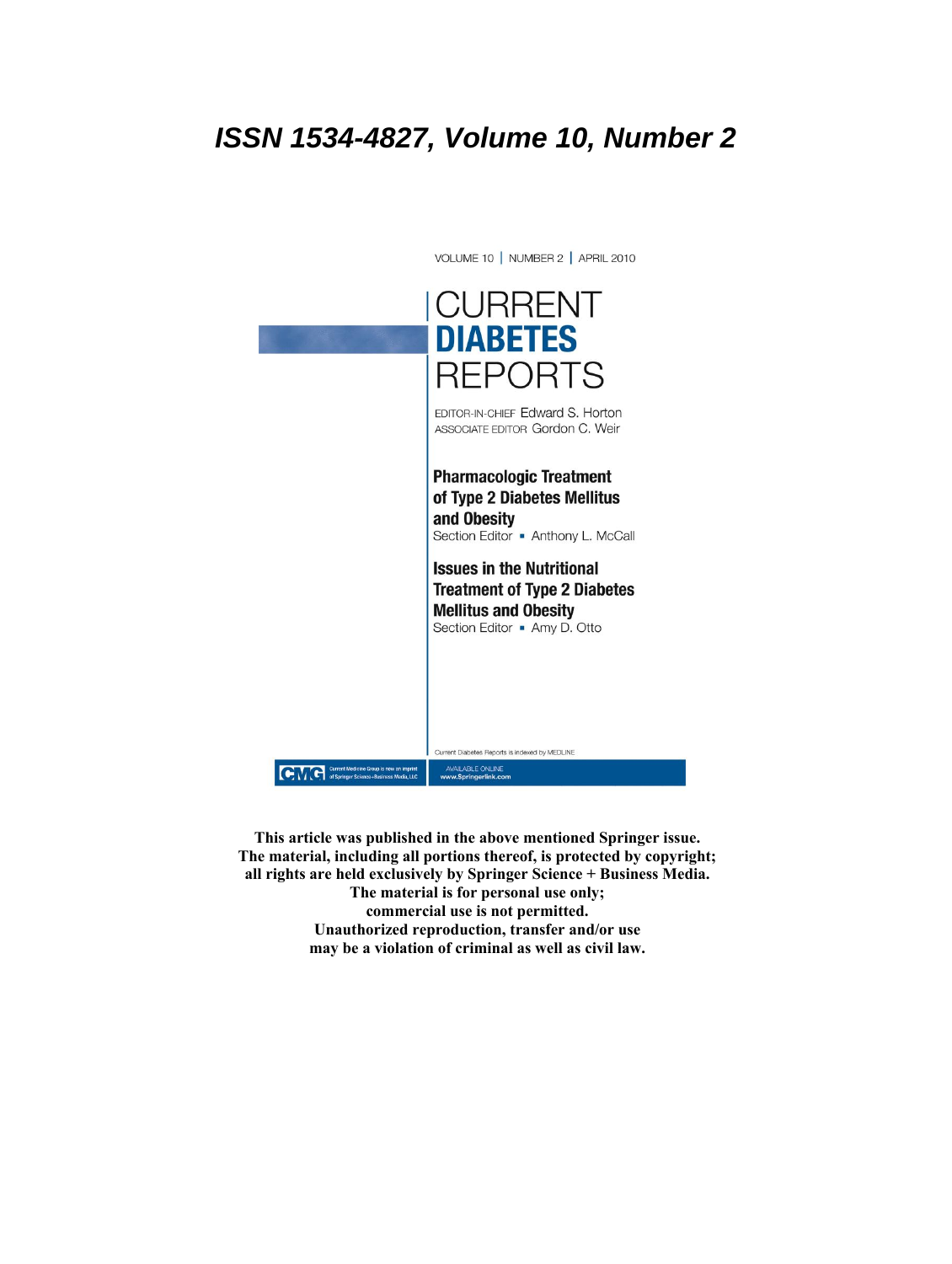## Weight Management Using a Meal Replacement Strategy in Type 2 Diabetes

Osama Hamdy · Debbie Zwiefelhofer

Published online: 3 March 2010  $\oslash$  Springer Science+Business Media, LLC 2010

Abstract The growing prevalence of diabetes parallels the increased prevalence of obesity. Overweight and obese individuals with diabetes who attempt weight reduction face considerable challenges. However, several recent studies showed that weight reduction in patients with diabetes is feasible using a multidisciplinary approach that incorporates structured dietary intervention and meal replacements (MRs). Nutritionally complete MRs are shown to be useful at the start of weight reduction programs and for weight maintenance because of their nutrition adequacy. However, patients using this approach need to monitor their blood glucose levels closely and may need to adjust their diabetes medications. Most commercial MRs are currently fortified with vitamins and minerals to prevent long-term deficiency in essential micronutrients that are commonly seen in low-calorie diet plans. They also come in different flavors and formats that improve their general acceptability. To successfully initiate weight loss, MRs are generally used as absolute replacement of an agreed upon number of meals/snacks. This article covers the use of MRs for patients with diabetes for short-term and long-term weight reduction in clinical trials and real-world clinical practice.

O. Hamdy  $(\boxtimes)$ Joslin Diabetes Center, One Joslin Place, Boston, MA 002215, USA e-mail: Osama.Hamdy@joslin.harvard.edu

D. Zwiefelhofer Nestlé HealthCare Nutrition, 10801 Red Circle Drive, Minnetonka, MN 55343, USA e-mail: dzwiefel@comcast.net

Keywords Meal replacement . Weight management . Type 2 diabetes

#### Introduction

Obesity is known to be directly linked to type 2 diabetes mellitus (T2DM) and, not surprisingly, the growing prevalence of diabetes parallels the increased prevalence of obesity [[1\]](#page-6-0). From 1991 to 2001, the prevalence of obesity increased by 74% among the US population [[1\]](#page-6-0). Data from two NHANES (National Health and Nutrition Examination Survey) surveys show that among adults 20 to 74 years of age, the prevalence of obesity increased from 15.0% (in the 1976–1980 survey) to 32.9% (in the 2003– 2004 survey) [\[2](#page-6-0)]. After a quarter century of increases, obesity prevalence has not measurably increased in the past few years, but levels are still high, with a combined prevalence of overweight and obesity reaching 64.5% [\[1](#page-6-0), [3](#page-6-0)].

Multidisciplinary weight management approaches, including the use of meal replacements (MRs) within a structured dietary plan, are emerging as viable and potentially cost-effective solutions to overweight and obesity management in T2DM. Applying weight reduction as a T2DM treatment can delay or reduce the need for medications, reduce cardiovascular risk, and improve quality of life [[4\]](#page-6-0). Modest weight reduction of about 7% over a 6-month period through caloric reduction and increased physical activity improves insulin sensitivity, endothelial function, and several markers of inflammation and coagulation in obese patients with and without diabetes [\[5](#page-6-0), [6](#page-6-0)].

However, individuals with T2DM who attempt weight loss face considerable challenges. A near-universal barrier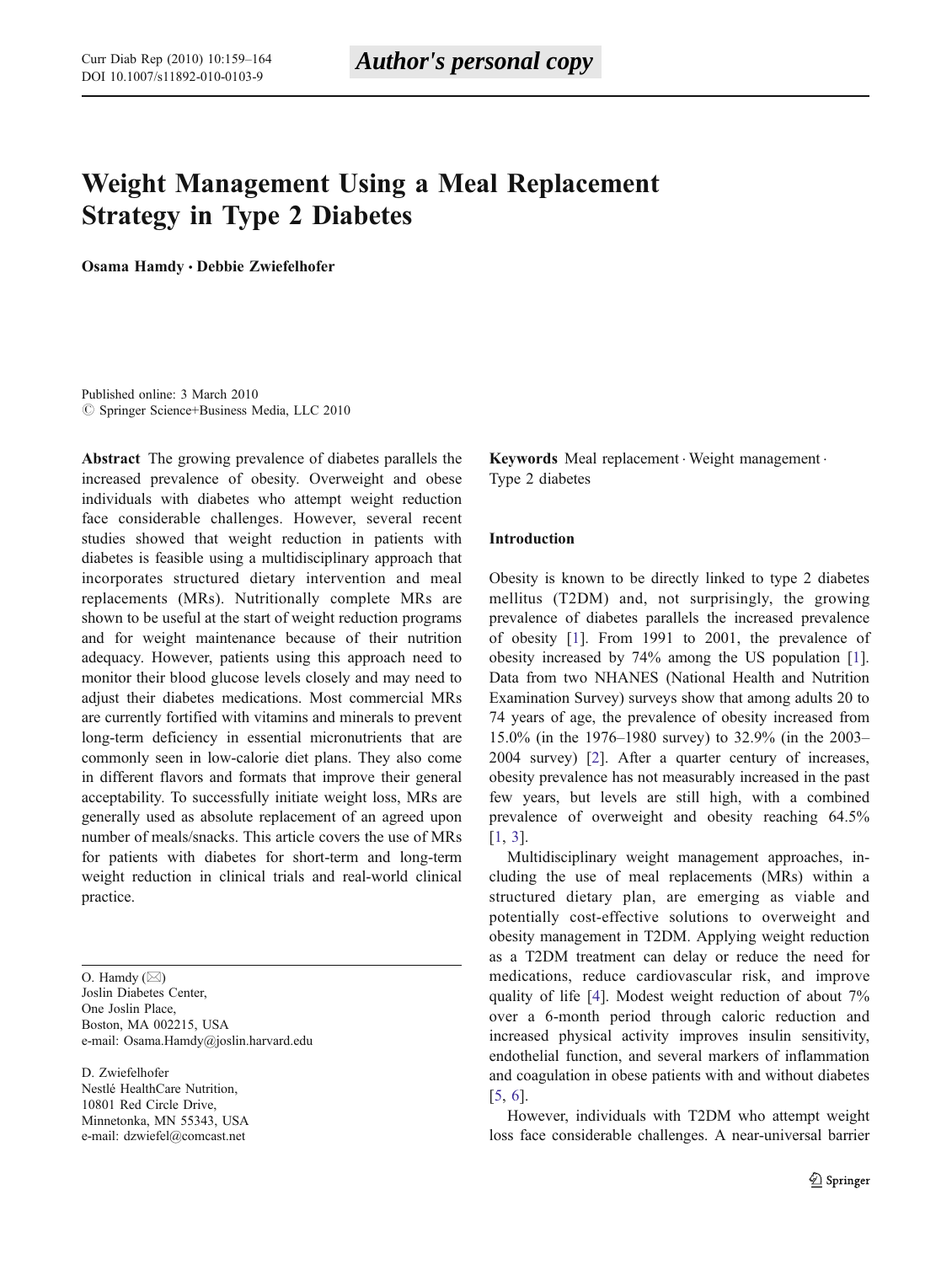is that weight gain is a side effect of many diabetes medications, including insulin, sulfonylurea, glinides, and thiazolidinediones. Over a 10-year treatment period, participants in the United Kingdom Prospective Diabetes Study gained weight, particularly patients treated with insulin [\[7](#page-6-0)]. Not surprisingly, Look AHEAD (Action for Health in Diabetes) study patients receiving insulin therapy were less likely to lose weight compared with other participants [[8](#page-6-0)••]. A second challenge is physicians' reluctance to urge weight loss as a treatment. Surveys indicate that one third to one half of physicians do not recommend weight management to their overweight and obese patients, with some research indicating that physicians may not believe their patients are adequately motivated to achieve weight loss [[9\]](#page-6-0). Further, because insurance plans do not typically cover antiobesity medications, MRs, or weight management programs, physicians often view these options as impractical and costly [[9,](#page-6-0) [10\]](#page-6-0). The authors note that medical nutrition therapy for patients with T2DM is a covered benefit by Medicare and most third-party private insurers and few insurance plans provide small incentive to those enrolled in weight management programs.

#### Structured Dietary Plan for Weight Reduction

Several recent studies showed that weight reduction in patients with diabetes is feasible using structured dietary intervention that includes a level of caloric restriction to create negative energy balance [[11](#page-6-0)••, [12](#page-6-0) , [13\]](#page-6-0). However, evidence-based dietary guidelines should be used to design individualized patient plans in consultation with a registered dietitian or qualified health care provider. In general, several factors should be included in a successful long-term weight reduction dietary plan for people with diabetes. First, daily caloric intake should be reduced by a modest 250 to 500 calories to enhance dietary compliance. Reasonable and paced calorie reductions can help patients continue on the recommended dietary plan for a longer duration rather than a dramatic reduction of 750 to 1000 calories per day. Daily calories from carbohydrate should be also reduced to about 40% of intake, with a total daily intake of no less than 130 g/d [[14,](#page-6-0) [15\]](#page-6-0). Except in patients with renal impairment or significant microalbuminuria (creatinine clearance<60 mL/min), protein may comprise up to 20% to 30% of daily caloric intake (to minimize lean muscle mass loss during weight reduction) [\[15](#page-6-0)]. The remaining 30% should come from fat. Trans fats should be eliminated completely and saturated fat should be reduced to 10% or even 7% in patients with elevated lowdensity lipoprotein cholesterol (> 100 mg/dL) [[15](#page-6-0), [16](#page-6-0)]. Meal plans should also focus on increased soluble fiber (eg, from fresh fruits and vegetables) and healthy carbohydrate consumption, especially foods high in fiber and with a low glycemic index [\[14](#page-6-0)]. Finally, caloric intake should be adjusted over time until weight loss is achieved [[11](#page-6-0)••]. Underlying all of these steps should be the goal of designing individualized plans that can be maintained over the long term.

Many patients find it helpful to receive a structured reduced calorie intervention that includes specific suggestions for daily meals. This structured intervention may increase adherence and can be easier to follow than a list of general guidelines [\[11](#page-6-0)••, [12](#page-6-0), [13](#page-6-0)]. Nutritionally complete MRs (eg, in the form of shakes or bars) may be useful for some patients at the start of the weight reduction program; however, patients using this approach need to monitor their blood glucose levels closely to avoid hypoglycemia. MRs generally will provide the balance of protein, fat, and carbohydrate, including fiber, as described above within a 190-to 350-calorie serving. MRs designed for patients with diabetes and with a favorable carbohydrate profile are preferable. If an MR is used, 100-to 200-calorie snacks (eg, fruits and nuts) may be added at breakfast, lunch, or in between as needed to reach targeted total daily calories.

#### MRs as Useful Tools for Diabetes Weight Management

As part of a comprehensive diabetes management program, MRs can be effectively used to facilitate initial weight loss and help with weight maintenance in some individuals [[8](#page-6-0)••, [11](#page-6-0)••]. To reduce daily caloric intake and to deviate the focus off the stimulus of food choice, commercial MRs in the form of shakes, bars, and ready-to-mix powders are frequently used to replace one or two meals or snacks each day.

A once fairly limited MR category now has seemingly endless choices. Besides being a balanced source of macronutrients, an MR should provide fiber and a substantial level of the daily requirements of essential vitamins and minerals. The MR components of weight management programs (self-help and structured) take on all types of food format, from bars to beverages to soups or complete meals. The cost for an MR is often directly correlated with where it is acquired (eg, program vs retail) and how convenient it is to use (eg, mix vs ready to eat). The price of an MR purchased at retail usually ranges from \$0.50 (add your own milk) to \$3.25+ for ready-to-consume items. The convenient ready-to-drink MR shakes usually average around \$1.50 for the typical 8 to 11 fl oz serving. Table [1](#page-3-0) summarizes some commercially available MRs tried for weight management in overweight and obese patients with diabetes.

Blood glucose patterns frequently change with the initiation of MRs. Consequently, diabetes medications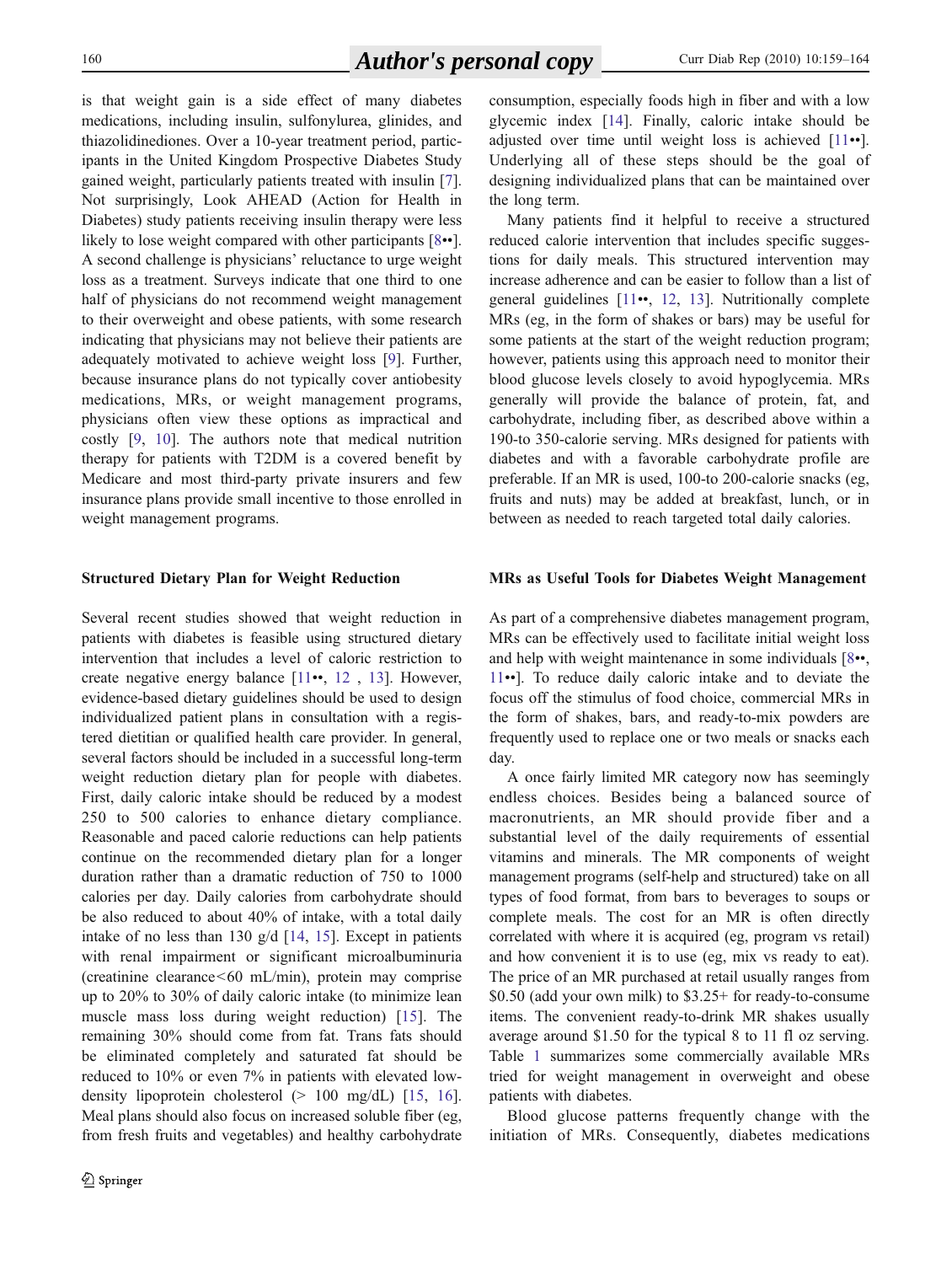|                                                                                         | $\%$ DV                 |                              | 0.09                      | 0.10           |           | 0.02                 | $\overline{1}$<br>0.09 | 0.17      | 0.08                  | IJ<br>0.20     |        | 0.20     | unuv<br>$\mathbf{v}$                                                                                                                                                                        |
|-----------------------------------------------------------------------------------------|-------------------------|------------------------------|---------------------------|----------------|-----------|----------------------|------------------------|-----------|-----------------------|----------------|--------|----------|---------------------------------------------------------------------------------------------------------------------------------------------------------------------------------------------|
| chocolate) <sup>e</sup><br>Slim-Fast<br>(creamy<br>Optima<br>$\frac{1}{2}$              |                         | $11~\mathrm{f}1~\mathrm{oz}$ | 190.00<br>6.00            | 2.00           |           | 5.00                 | 220.00                 | 600.00    | 25.00                 | 5.00           | 18.00  | $10.00$  | rich chocolate<br>French Vanilla<br>cappuccino<br>and cream,<br>more of 21<br>strawberry<br>chocolate,<br>essentials<br>vitamins<br>minerals<br>delight<br>royale,<br>25% or<br>milk<br>and |
|                                                                                         | % DV                    |                              | 0.09                      | 0.13           |           | 0.02                 | 0.08                   | 0.17      | 0.08                  | 0.20           |        | 0.20     |                                                                                                                                                                                             |
| chocolate) <sup>e</sup><br>Slim-Fast<br>Original<br>(creamy<br>$\overline{\text{milk}}$ |                         | $11~\mathrm{f}\,$ oz         | 190.00<br>6.00            | 2.50           |           | 5.00                 | 200.00                 | 600.00    | 25.00                 | 5.00           | 18.00  | $10.00$  | strawberry<br>chocolate,<br>chocolate<br>essentials<br>vitamins<br>minerals<br>vanilla,<br>creamy<br>royale,<br>French<br>25% or<br>more<br>of 21<br>milk<br>$\dot{n}$ ch<br>and            |
|                                                                                         | $\%$ DV                 |                              | 0.05                      | 0.03           |           |                      | 0.09                   | 0.13      | 0.07                  | $\overline{1}$ |        | 0.28     |                                                                                                                                                                                             |
| (chocolate) <sup>b</sup><br>Optifast<br>Shake                                           |                         | $8$ fl $oz$                  | 160.00<br>3.00            | 0.50           |           |                      | 220.00                 | 460.00    | 20.00                 |                | 17.00  | 14.00    | more of 24<br>strawberry<br>chocolate,<br>essentials<br>vitamins<br>minerals<br>Vanilla,<br>$20\%$ or<br>and                                                                                |
|                                                                                         | % DV                    |                              | 0.02                      | $\overline{1}$ |           |                      | $0.08\,$               | 0.14      | 0.04                  | 0.12           |        | 0.22     |                                                                                                                                                                                             |
| chocolate) <sup>d</sup><br>Medifast<br><b>Dutch</b><br>Shake                            |                         | 8.25 fl oz                   | 90.00<br>1.50             |                |           |                      | 190.00                 | 480.00    | 12.00                 | 3.00           | 6.00   | $11.00$  | vitamins and<br>more of $23$<br>essentials<br>chocolate<br>minerals<br>vanilla,<br>$20\%$ or<br>dutch<br>French                                                                             |
|                                                                                         | %DV                     |                              | 0.11                      | 0.03           |           | $< 2\%$              | 0.09                   | 0.11      | 0.09                  | 0.20           |        | 0.20     |                                                                                                                                                                                             |
| chocolate<br>Glucema<br>$\text{delight}$ <sup>c</sup><br>creamy)<br>Shake               |                         | $8$ fl oz                    | 200.00<br>$7.00\,$        | 0.50           |           | $\frac{2}{\sqrt{2}}$ | 210.00                 | 400.00    | 27.00                 | 5.00           | 6.00   | 10.00    | butter pecan<br>25% or more<br>and cream,<br>strawberry<br>Homemade<br>essentials<br>chocolate<br>vitamins<br>minerals<br>delight,<br>vanilla,<br>creamy<br>of 24<br>and                    |
|                                                                                         | % DV                    |                              | 0.09                      | 0.05           |           | 0.02                 | 0.08                   | 0.11      | 0.14                  | 0.12           |        | 0.18     |                                                                                                                                                                                             |
| chocolate) <sup>c</sup><br>(creamy<br>Ensure<br>Shake<br>milk                           |                         | $8$ fl oz                    | 250.00<br>6.00            | 1.00           |           | 5.00                 | 190.00                 | 390.00    | 41.00                 | 3.00           | 22.00  | 9.00     | 24 essentials<br>vitamins and<br>butter pecan,<br>creamy milk<br>and cream,<br>strawberry<br>Homemade<br>chocolate,<br>chocolate,<br>rich dark<br>minerals<br>more of<br>vanilla,<br>25% or |
|                                                                                         | $\%$ DV                 |                              | $\overline{0.11}$         | 0.05           |           | 0.03                 | 0.08                   | $< 2\%$   | 0.05                  | 0.12           |        | 0.32     |                                                                                                                                                                                             |
| (chocolate) <sup>b</sup><br>Nutritional<br>Glucose<br>Control<br>BOOST<br>Drink         |                         | $8$ fl $oz$                  | 190.00<br>$7.00\,$        | $1.00\,$       |           | $10.00$              | 180.00                 | 65.00     | $16.00\,$             | 3.00           | 4.00   | $16.00$  | more of 22<br>strawberry<br>chocolate,<br>essentials<br>vitamins<br>minerals<br>Vanilla,<br>25% or<br>and                                                                                   |
|                                                                                         | $\geq$<br>$\frac{6}{6}$ |                              | 0.06                      | 0.03           |           | 0.02                 | 0.05                   | 0.11      | 0.14                  | $\bar{1}$      |        | 0.20     |                                                                                                                                                                                             |
| ${\rm (choose date)}^{\rm b}$<br>Nutritional<br>BO <sub>OST</sub><br>Energy<br>Drink    |                         | $8\,$ fl oz                  | 240.00<br>4.00            | 0.50           |           | 5.00                 | 130.00                 | 400.00    | 41.00                 |                | 25.00  | $10.00$  | strawberry<br>chocolate,<br>essentials<br>minerals<br>vitamins<br>Vanilla,<br>25% or<br>of $24$<br>more<br>and                                                                              |
|                                                                                         | $\geq$                  |                              | 65                        | 20             |           | 300                  | 2400                   | 3500      | 300                   | 25             |        | $50\,$   |                                                                                                                                                                                             |
|                                                                                         | Unit                    |                              | 60                        | <b>b</b>       | <b>b</b>  | mg                   | mg                     | mg        | <b>b</b>              | g              | go     | <b>b</b> |                                                                                                                                                                                             |
| replacements<br>Meal                                                                    |                         | Size                         | Calories<br>$_{\rm{Fat}}$ | Saturated fat  | Trans fat | Cholesterol          | Sodium                 | Potassium | carbohydrate<br>Total | Fiber          | Sugars | Protein  | Flavors                                                                                                                                                                                     |

<sup>a</sup> Information provided is based on manufacturer's printed information available at the time of publication and is subject to change. Information is for comparison purposes only Information provided is based on manufacturer's printed information available at the time of publication and is subject to change. Information is for comparison purposes only Percent daily values (DVs) are based on a 2000-calorie diet Percent daily values (DVs) are based on a 2000-calorie diet

 $^{\rm b}$  Nestlé Nutrition, Minnetonka, MN b Nestlé Nutrition, Minnetonka, MN

<sup>6</sup> Abbott Nutrition, Abbott Laboratories, Abbott Park, IL Abbott Nutrition, Abbott Laboratories, Abbott Park, IL

<sup>d</sup> Medifast, Owings Mills, MD Medifast, Owings Mills, MD

<sup>e</sup> Unilever, London, UK and Rotterdam, Netherlands Unilever, London, UK and Rotterdam, Netherlands

<span id="page-3-0"></span>Curr Diab Rep (2010) 10:159

### –<sup>164</sup> <sup>161</sup> *Author's personal copy*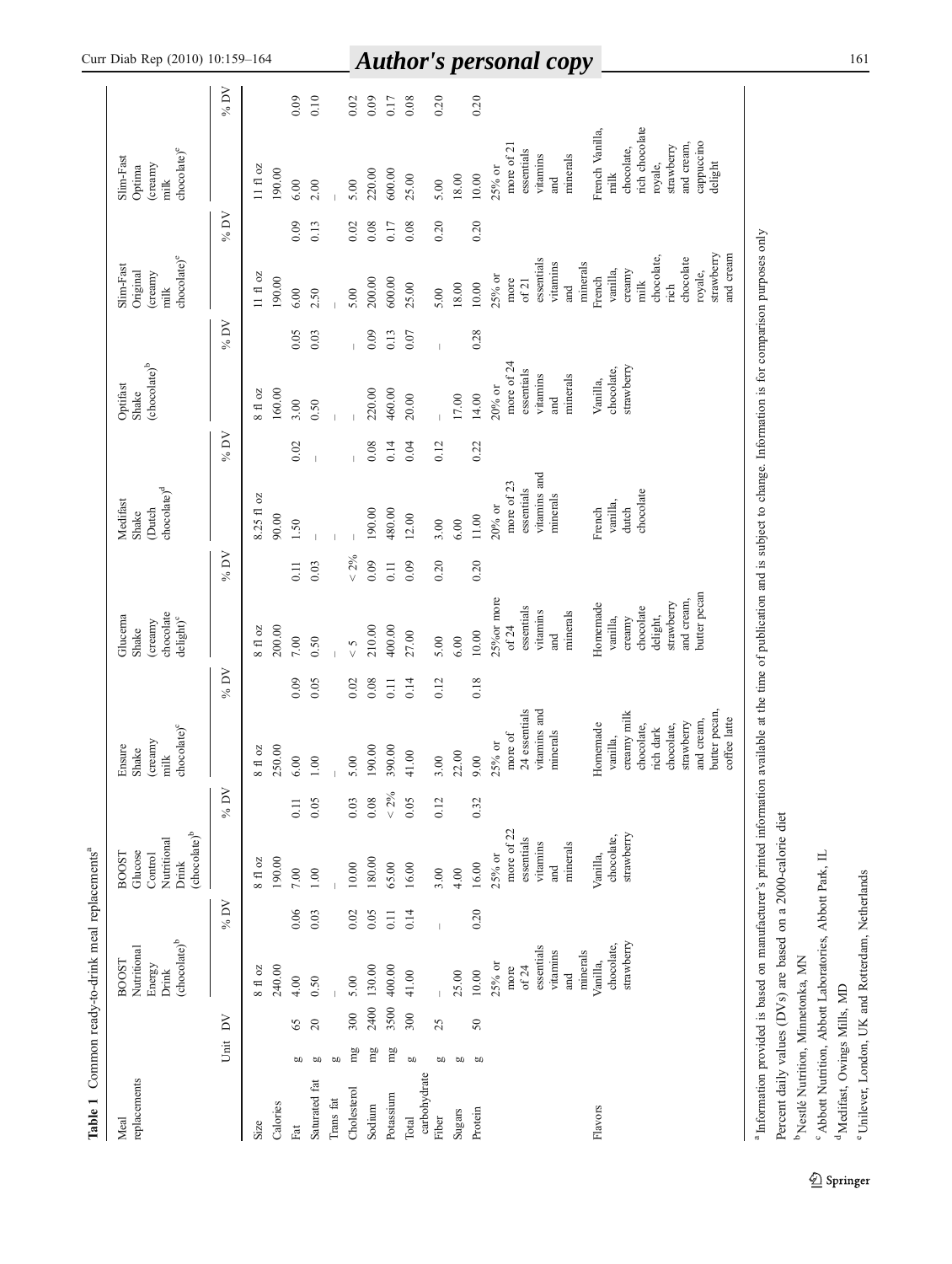may need adjustment. Use of MRs did not appear to significantly change the glucose or insulin area under the curve versus natural food; however, long-term use of MRs results in reduction of fasting plasma glucose and body weight compared with natural food of the same caloric level [\[17](#page-6-0)–[19](#page-6-0)]. Patients using MRs should be told to monitor their blood glucose carefully to identify hypoglycemia.

#### MRs and Micronutrients Adequacy

Because MRs are frequently fortified with vitamins and minerals, it is justifiable to use them as part of caloriecontrolled weight management plans to achieve micronutrient adequacy. In a recent trial designed to evaluate individuals' ability to adjust to diet routines, free-living overweight and obese adults were able to adapt to four different popular commercial diet programs with fairly minimal, if any, professional guidance [[20\]](#page-6-0). All intervention groups showed variable micronutrient inadequacies, except for the diet plan that included MRs. That arm showed only a decline in niacin (95% of recommended), but adequate other micronutrients similar to baseline. The authors concluded that overall nutrient adequacy of popular diet plans should not be of particular concern to health care professionals; however, over extended time, micronutrient deficiencies may be expected and should be carefully monitored. An acknowledged limitation of the study is that it was for relatively short duration and the dietary intakes were self-reported; however, a comparison between predietary versus post-dietary intake indicated significant diet compliance and caloric reduction.

This proposition that a commercial MR can enhance nutrient adequacy is also supported by another recent randomized clinical trial [[21\]](#page-6-0). The study compared the nutrient adequacy between a diet plan using MRs versus another that used traditional food. Both groups had dietary composition (carbohydrate:protein:fat) within the recommended ranges (55:16:29 in the MR plan and 50:19:31 in traditional plan). Because food choices always affect overall nutrient adequacy, the traditional food group was significantly lower for nine essential vitamins and minerals versus the MR group after 1 year.

Across several studies that evaluated micronutrient adequacy, many of the micronutrients that consistently fell short of the recommended daily intake are essential for metabolism, energy, and bone health (B vitamins, iron, calcium, and magnesium) [[20](#page-6-0)–[22\]](#page-6-0). The caveats of these studies are that food records were often self-reported and the studies included selected groups (ie, overweight, obese) who usually tend to inaccurately report their true food intakes. Wisely, most commercial diet plans encourage supplemental use of vitamins and minerals that may minimize the risk of micronutrient deficiencies. Regardless of the diet plan recommended for weight management, MRs offer an easy and effective way to avoid nutrient inadequacy, especially of micronutrients, while reducing caloric intake.

#### MRs and Initial and Long-Term Weight Reduction

It is recommended that MRs be used as part of a comprehensive multidisciplinary weight management program. The key role of an MR is to limit food choices and possibly bad food selections. MRs usually offer a structured, well-measured dietary composition that is easier to use within a diet strategy that aims at controlling portions and high caloric consumption. To successfully initiate weight loss, MRs are generally used as absolute replacement of an agreed upon number of meals/snacks (usually one to two/day) as part of a structured diet plan [\[11](#page-6-0)••]. For long-term weight maintenance, MRs in combination with exercise can be used to get patients back on track if they start to regain weight. In contrary to some popular beliefs, today's commercial MRs are mostly palatable and are offered in different flavors and formats that are generally accepted [\[22](#page-6-0), [23\]](#page-6-0).

Although long-term weight reduction is rarely achieved using nonsurgical weight management plans, major advances in the techniques used for medical weight management in patients with diabetes made it possible to achieve significant improvement in metabolic outcomes and significant reduction in diabetes medications together with sustainable weight loss beyond 6 months [\[8](#page-6-0)••, [11](#page-6-0)••]. Heymsfield et al. [[23\]](#page-6-0) published a meta-analysis of six clinical trials that compared diet plans that incorporated MRs versus those that only used natural food. At 1 year, participants in the MR plans achieved approximately 7% to 8% weight reduction versus approximately 3% to 7% in those using natural food. The dropout rate was also significantly lower in the MR plans [\[23](#page-6-0)]. In a recent study, Vázquez et al. [[24](#page-6-0)•] randomized 62 adult patients, who initially lost at least 5% of their initial body, over 6 months to diet alone or diet plus MRs during a weight maintenance phase. The diet plus MR group lost an additional−3.2%± 3.7% compared with the diet only group who lost an additional  $1.3\% \pm 3.6\%$  after another 6 months.

#### MRs for Weight Management in Patients With Diabetes

In the previously mentioned meta analysis [[23\]](#page-6-0), approximately 20% of the pooled study population had diabetes. At the 1-year evaluation point, 60% of nondiabetic subjects on natural foods had dropped out compared with 35% of those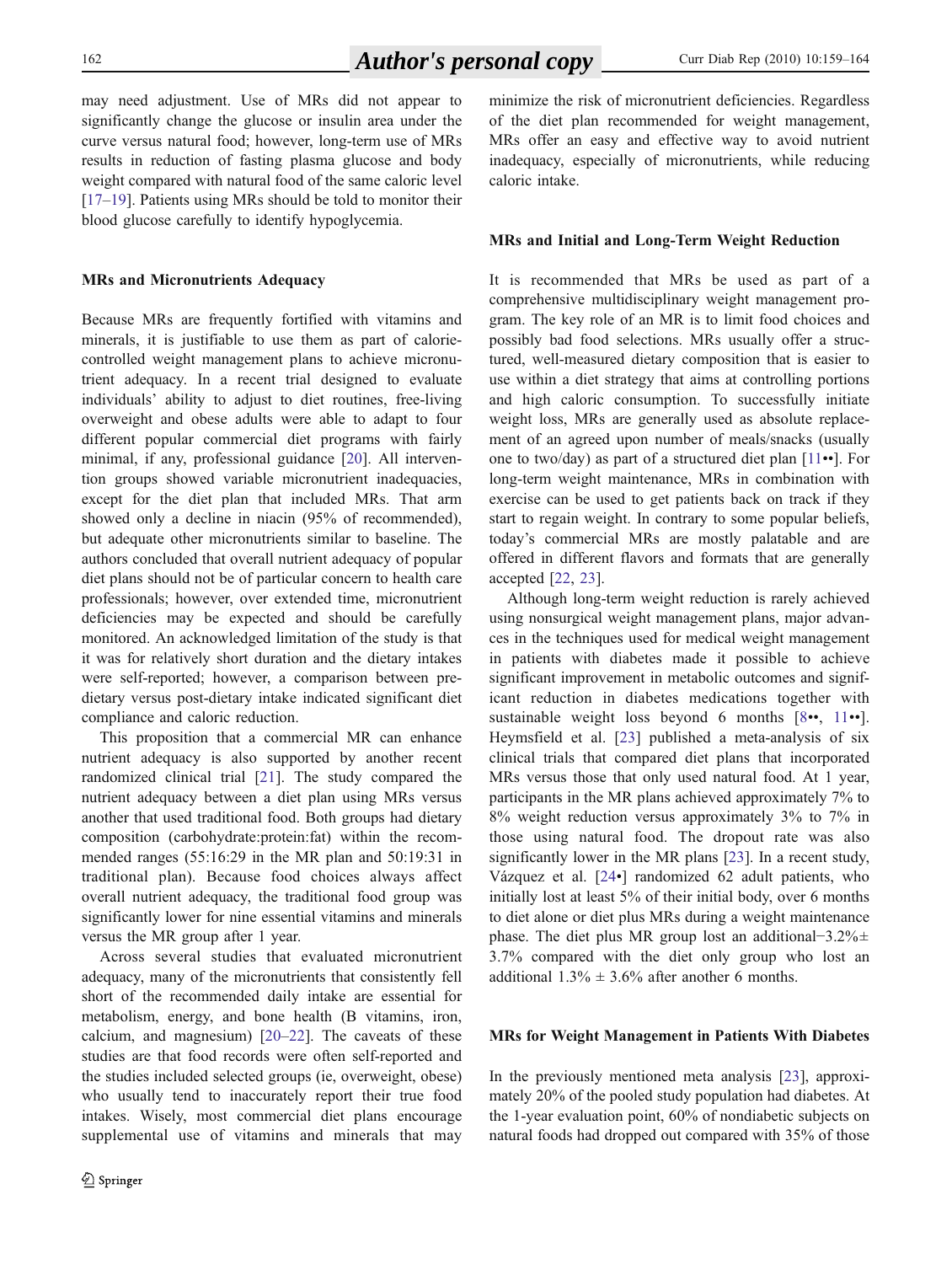on MRs. In contrast, the dropout rate of diabetic subjects was not significantly different between the two groups (77% vs 79%,  $P=0.78$ ). However, weight loss in diabetic subjects was less at 1 year than at 3 months, indicating that lifestyle relapse is more frequent in people with diabetes than in healthy overweight and obese individuals even with the use of MRs. It may also be related partially to diabetes progression and the probable need for weight-promoting diabetes medication such as insulin [\[25](#page-6-0)]. A possible insight might be that to maintain weight goals, people with diabetes may require more redirection and encouragement over time than people without diabetes.

One of the largest diabetes weight management studies that used MR strategy for weight reduction is the ongoing Look AHEAD study. The study aim is to investigate the health outcomes and mortality among patients with diabetes who lose and maintain weight loss for up to 10 years. The 5145 participants of the Look AHEAD study were randomly divided into two intervention groups: one uses intensive lifestyle intervention (ILI) including possible use of MRs (Glucerna [Abbott Laboratories, Abbott Park, IL]; HMR [Health Management Resources Corp., Boston, MA]; Optifast [Nestlé, Vevey, Switzerland]; and Slimfast [Unilever, London, UK and Rotterdam, Netherlands]); another receives standard diabetes support and education (DSE). MRs are used as one to two servings per day. The research groups published their first year results that showed significant weight loss of an average of−8.6% in the ILI group versus−0.7% in the DSE group [[8](#page-6-0)••]. This amount of weight loss resulted in significant improvement in diabetes control (absolute hemoglobin  $A_{1c}$  [Hb $A_{1c}$ ] reduction of −0.64% in the ILI versus−0.14% in the DSE from a baseline of∼7.3 in both groups  $[P<0.001]$ ). Notably,  $HbA_{1c}$  lowering was observed in the context of decreased glucose-lowering medication use in the ILI group and increased medication use in the DSE group. These observations were maintained after 4 years of intervention [\[26](#page-6-0)]. In addition to the significant weight loss, the ILI group showed better attendance to the use of MRs, better physical fitness, and better adherence to their diabetes treatment. The higher the reliance on MRs, the higher the odds were of achieving weight loss goals. Participants in the highest quartile of MR usage had a 4.0 times greater odds of reaching a 7% weight loss and a 4.1 times greater odds of reaching the 10% weight loss mark (Fig. 1) [[27](#page-6-0)••]. The three indicators—session attendance, activity, and MR consumption—were also highly intercorrelated. A systematic review of 11 other long-term studies with a follow-up of more than 2 years showed that mortality risk was reduced by 25% in patients with diabetes who intentionally lost a significant amount of weight [\[4](#page-6-0)].

In clinical practice, MRs have been used in the Why WAIT (Weight Achievement and Intensive Therapy) pro-



Fig. 1 Shows the percentage reduction in initial weight at 1 year in the Look AHEAD (Action for Health in Diabetes) study based on quartile of meal replacement (MR) product used. The number within each *bar* shows the mean number of products used in that quartile. ILI—intensive lifestyle intervention. (From Wadden et al. [[27](#page-6-0)••]; with permission.)

gram dietary intervention [[11](#page-6-0)••]. Participants in this 12 week weight management program are instructed to consume two MRs (each of 190 calories) plus two snacks of 100 to 200 calories for their breakfast and lunch and natural food for their dinner. After the initial 12 weeks, participants are instructed to continue the same dietary principals on their own, with the option of continuing the use of MRs if the participant prefers. Other intervention procedures used in the Why WAIT include change of diabetes medications to enhance weight loss, dietary composition that is lower in calories (∼ 500 kcal/d) and carbohydrates ( $\sim 40\%$ ) and higher in protein ( $\sim 20\%$  to 30%) derived from natural foods and commercial MRs (BOOST Glucose Control; Nestlé Nutrition, Minneapolis, MN), graded strength exercise, and weekly didactic and behavioral support sessions. Thus far, 130 obese patients with diabetes have been followed up for an average of 552 days and have successfully maintained at least a 7% weight loss on their own. In addition to weight loss,  $HbA_{1c}$ decreased significantly and was kept lower in those who maintained the weight loss within 5 lb  $[11\bullet\bullet]$  $[11\bullet\bullet]$  $[11\bullet\bullet]$ .

#### **Conclusions**

Given the current epidemic of overweight and obesity and the associated increase of diabetes prevalence among adult Americans, weight management becomes an imperative necessity. In many recent studies, incorporation of MRs within a structured dietary plan was successful for short-and long-term weight reduction among overweight and obese patients with diabetes. The micronutrient adequacy of many